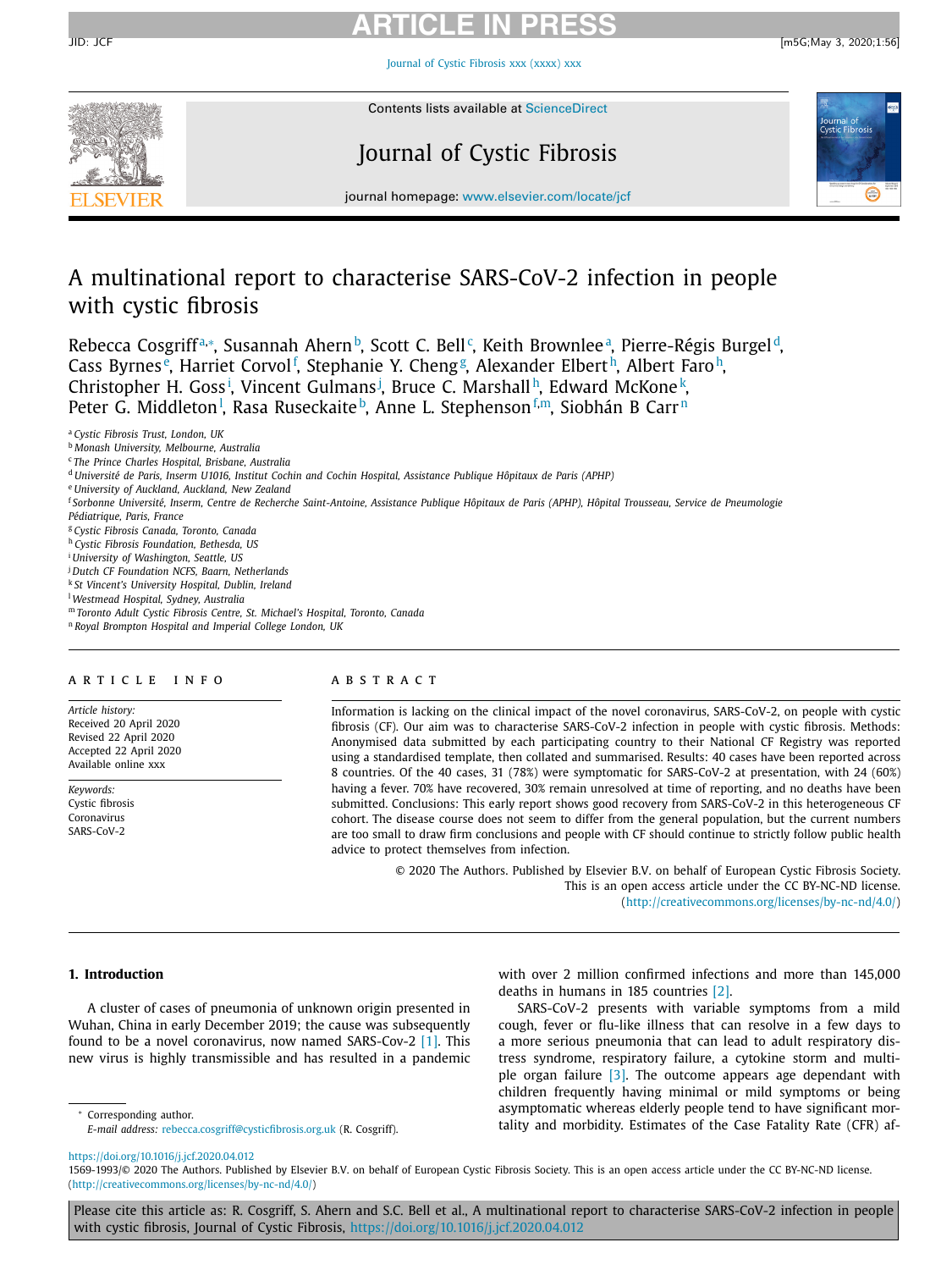## **ARTICLE IN PRESS** JID: JCF [m5G;May 3, 2020;1:56]

2 *R. Cosgriff, S. Ahern and S.C. Bell et al. / Journal of Cystic Fibrosis xxx (xxxx) xxx*

ter adjustments for demography and under-ascertainment in China were 1.38% (1.23%−1.53%), with substantially higher rates in older age groups: 6.4% (5.7%−7.2%) in those over 60 years old as compared to 0.32% (0.27%−0.38%) in those under 60 years [\[4\].](#page-3-0) Comorbidities such as diabetes mellitus, hypertension and chronic lung disease have been reported to be associated with a worse outcome and higher CFR  $[5]$ . There is uncertainty regarding the true prevalence of SARS-CoV-2 and therefore the Infection Fatality Rates (IFR).

Cystic fibrosis (CF) is a multisystem genetic condition resulting in progressive chronic lung disease and multiple comorbidities including CF-related diabetes mellitus (CFRD) in up to one third of people [\[6\],](#page-3-0) liver disease and malnutrition. In 2009–2010 the H1N1 influenza pandemic resulted in significant morbidity in most people with CF who contracted the infection [\[7\].](#page-3-0) Many countries have categorised people with CF as highly vulnerable to SARS-CoV-2 and have advised "shielding" or "cocooning" (staying at home at all times and avoiding face-to-face contact with anyone outside the household) to try to minimise the risk of people with CF contracting the virus. The impact of acute infection with SARS-CoV-2 in people with CF is not known  $[8]$ . Here we report the clinical characteristics and outcome of 40 people across 8 countries with CF who have tested positive for SARS-CoV-2 infection.

## **2. Methods**

The 'Cystic Fibrosis Registry Global Harmonization Group' set up extra-ordinary meetings at the outset of the SARS-CoV-2 pandemic, meeting twice monthly to share case reports and case capture methods. CF Registries in each participating country contacted all CF care centres to request data be provided. Once consensus was reached on key reporting requirements, a template was circulated to each participating country. Eight countries were able to obtain relevant ethics approvals and submit anonymised data by the cut-off date of 13 April 2020.

Anonymised data were collected, identifying neither the person with cystic fibrosis nor the treatment centre. Cases were identified as people with a definitive diagnosis of cystic fibrosis who tested positive for SARS-CoV-2 between 1 February – 13 April 2020. Cases submitted with CT scans suggestive of SARS-CoV-2 but without a positive test result for the virus were excluded. Unresolved cases were included, reported as such, and countries were asked to report zero cases as appropriate.

The information collected included sex, age, genotype group, body mass index (BMI), most recent 'Best' FEV1% predicted, treatment data, CF related complications, microbiology, transplant, pregnancy and current health status. Data collection is ongoing, and additional countries have committed to ongoing case capture and follow up.

## *2.1. Information governance*

Each participating country was responsible for ensuring Research Ethics Board or institutional approvals were in place for this work. A nominated country representative collated all known cases and added them to a standardised template, accurate at 13 April 2020.

## **3. Results**

A total of 8 countries are participating in the study; Australia, Canada, France, Ireland, Netherlands, New Zealand, UK and US. New Zealand reported zero cases. [Table](#page-2-0) 1 reports the demographics, clinical attributes and symptom presentation of the 40 cases reported broken down into underlying CF severity according to lung function. Of the 40 cases, 31 (78%) were symptomatic for SARS-CoV-2 at presentation, with 24 (60%) having a fever. The median age was 33 years (range 15–59 years), with only one patient aged under 16 years. 38% had CFRD and 70% were reported to have chronic bacterial pulmonary infection, of which 71% included *Pseudomonas aeruginosa* (PsA). One was pregnant and has recovered, delivering a healthy baby. Eleven reports have been from post-lung transplant patients, who are on average 6 years (range: 1–15 years) post their most recent transplant (one patient has more recently undergone a kidney transplant). [Table](#page-2-0) 2 describes medical interventions and outcomes. 25 (63%) of people were started on new antibiotics: 10 acute oral antibiotics and 17 IV antibiotic therapy. Two people started on both oral and IV antibiotics.

13 (33%) patients required oxygen and 1/40 patient required invasive ventilatory support. Four (10%) were admitted to an Intensive Care Unit (ICU) for SARS-CoV-2 related reasons (two remain in ICU at time of reporting). 14 people were reported as using CFTR modulators. Of these, 1 (7%) was admitted to ICU and 3 (21%) required oxygen. 28 of the cases have been reported as clinically recovered from SARS-CoV-2, with no deaths reported to a participating Registry.

## **4. Discussion**

These early data suggest that the course of disease in CF may not be as severe as expected from initial data from patients with other underlying lung diseases. This CF population infected with SARS-CoV-2 are heterogeneous, with a wide range of lung function, complications, and chronic respiratory infections. No apparent themes or specific risk factors for the contraction or severity of SARS-COV-2 are detectible at this stage. No fatalities have been reported in this series, despite the presence of low lung function, lung transplantation listing or receipt, pregnancy and serious comorbidities amongst the cohort. The only patient to date needing invasive ventilation associated with SARS-CoV-2 has been in an individual who was post-transplant.

The median age of this cohort at 33 years is higher than the general CF population, for comparison the median age in the UK CF population was 20 in 2018  $[6]$ . This is due to the low number of reported cases in the paediatric population. This adult predominance in CF reflects the picture for SARS-CoV-2 in the general population [\[8\].](#page-3-0) 43% of this cohort are male, unlike current reports of 60–75% of admitted patients in the general population being male [\[10\].](#page-3-0) The median BMI of adults aged 20 or over in the UK CF population is 22.5 kg/m<sup>2</sup> [\[6\],](#page-3-0) it was 22 kg/m<sup>2</sup> in this SARS-CoV-2 cohort.

Eleven (28%) people with CF in the cohort have had a lung transplant. Post-transplant patients with CF may be overrepresented in this cohort as a result of transplant centre protocols to investigate new respiratory symptoms, a change in lung function and a new temperature in post-transplant patients. This is borne out by the high proportion (91%) of post-transplant patients tested due to presentation of symptoms rather than routine screening.

A high proportion of this SARS-CoV-2 cohort received acute oral or IV antibiotics during their infection. Antibiotics are not known to be effective against SARS-CoV-19 and were administered to treat the underlying chronic respiratory infection or exacerbation.

To date, incidence of SARS-CoV-2 amongst the CF population (0.07%) appears to be lower than the average incidence derived on 13 April from the general populations of participating countries (0.15%) [\[11\].](#page-3-0) All countries within this study are at different stages of the pandemic, as such general population rates will differ. The apparent lower rate in CF may be partly attributable to the lower average age of the CF population, or lags in reporting. It may also be due to people with CF adopting "shielding", "protective self-isolation" or "cocooning" (staying at home at all times and avoiding face-to-face contact with anyone outside the household) earlier and being more effective at mitigating the risk of cross in-

Please cite this article as: R. Cosgriff, S. Ahern and S.C. Bell et al., A multinational report to characterise SARS-CoV-2 infection in people with cystic fibrosis, Journal of Cystic Fibrosis, <https://doi.org/10.1016/j.jcf.2020.04.012>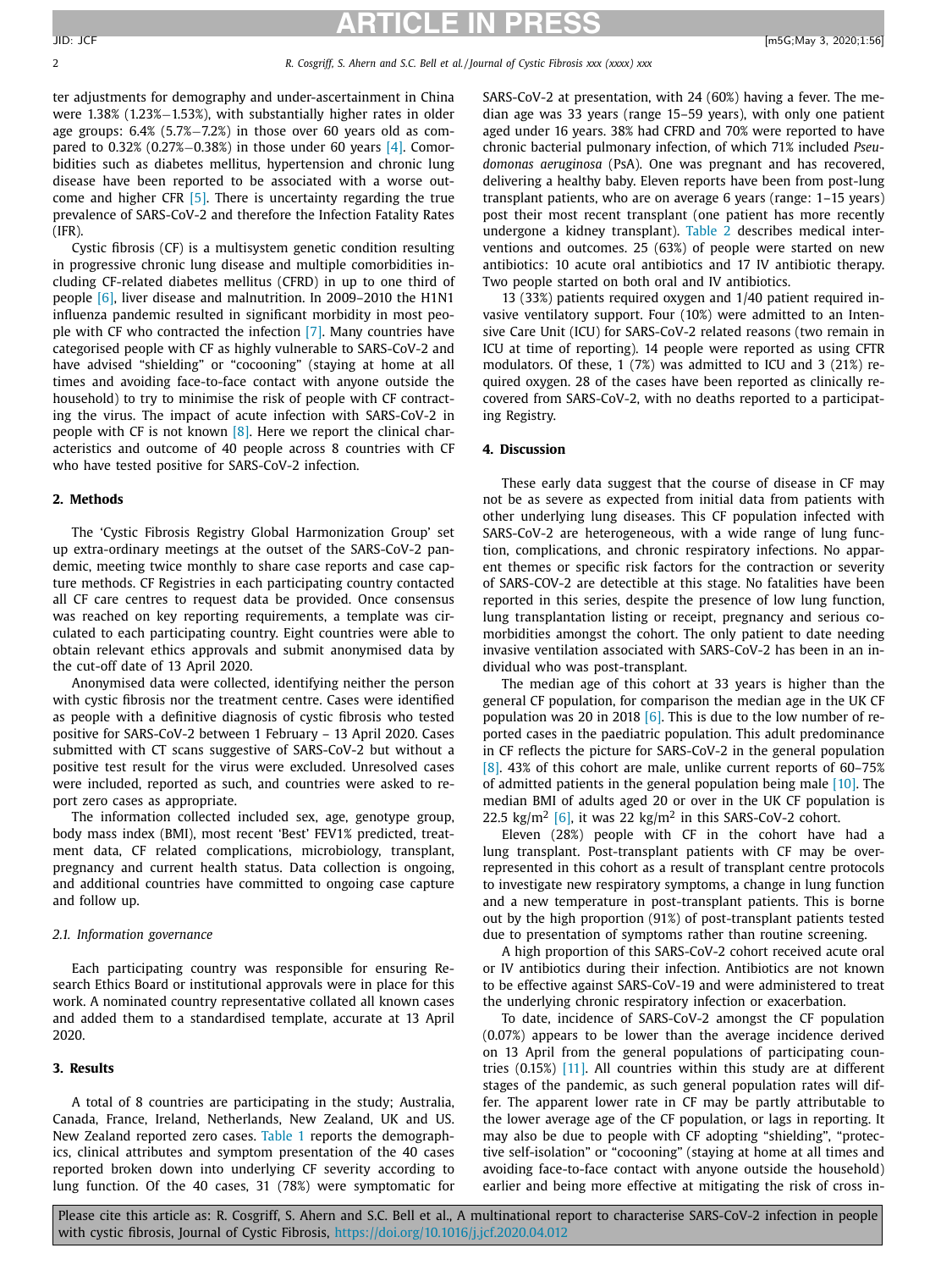## <span id="page-2-0"></span>**ARTICLE IN PRESS** JID: JCF [m5G;May 3, 2020;1:56]

### *R. Cosgriff, S. Ahern and S.C. Bell et al. / Journal of Cystic Fibrosis xxx (xxxx) xxx* 3

| Table 1                                                     |  |  |  |
|-------------------------------------------------------------|--|--|--|
| Demographics, clinical attributes and symptom presentation. |  |  |  |

|                             |                  |            | Best FEV1% predicted range |           |                    |           |                |            |                           |            |
|-----------------------------|------------------|------------|----------------------------|-----------|--------------------|-----------|----------------|------------|---------------------------|------------|
|                             | ALL $(N = 40)^*$ |            | $<40$ (N = 5)              |           | $40-70$ $(N = 12)$ |           | $>70$ (N = 11) |            | Post $Tx^{**}$ $(N = 11)$ |            |
|                             | Median           | Range      | Median                     | Range     | Median             | Range     | Median         | Range      | Median                    | Range      |
| Age, years                  | 33               | $15 - 57$  | 28                         | $20 - 58$ | 32                 | $20 - 57$ | 26             | $15 - 57$  | 40                        | $27 - 49$  |
|                             | N                | %          | N                          | %         | N                  | %         | N              | %          | N                         | %          |
| Male                        | 17               | 43         | 1                          | 20        | 5                  | 42        | 3              | 27         | $\overline{7}$            | 64         |
| Homozygous F508del          | 17               | 43         | 3                          | 60        | 3                  | 25        | 4              | 36         | 6                         | 55         |
| Aged $\geq$ 18 years        | 38               | 95         | 5                          | 100       | 12                 | 100       | 10             | 91         | 11                        | 100        |
| Aged $\geq$ 40 years        | 13               | 33         | $\overline{2}$             | 40        | 3                  | 25        | 2              | 18         | 6                         | 55         |
|                             | Mean             | Range      | Mean                       | Range     | Mean               | Range     | Mean           | Range      | Mean                      | Range      |
| Best FEV1% pred***          | 70               | $18 - 114$ | 31                         | $18 - 38$ | 59                 | $40 - 70$ | 89             | $80 - 106$ | 83                        | $50 - 114$ |
|                             | Median           | Range      | Median                     | Range     | Median             | Range     | Median         | Range      | Median                    | Range      |
| BMI, $\text{kg/m}^2$        | 22               | $16 - 34$  | 19                         | $18 - 23$ | 22.5               | $16 - 33$ | 23             | $20 - 34$  | 21                        | $16 - 24$  |
|                             | N                | $\%$       | N                          | %         | N                  | %         | N              | %          | N                         | $\%$       |
| BMI $>30$ kg/m <sup>2</sup> | $\overline{2}$   | 5          | $\Omega$                   | $\Omega$  | 1                  | 8         | 1              | 9          | $\Omega$                  | $\Omega$   |
| Chronic PsA                 | 20               | 50         | 5                          | 100       | 6                  | 50        | 5              | 45         | 4                         | 36         |
| <b>CFRD</b>                 | 15               | 38         | 1                          | 20        | 6                  | 50        | 6              | 55         | 2                         | 18         |
| CFTR modulator+             | 14               | 35         | 3                          | 60        | 5                  | 42        | 6              | 55         | 0                         | 0          |
|                             | N                | %          | N                          | %         | N                  | %         | N              | $\%$       | N                         | $\%$       |
| Symptomatic                 | 31               | 78         | 3                          | 60        | 9                  | 75        | 8              | 73         | 10                        | 91         |
| Fever                       | 24               | 77         | 3                          | 100       | 6                  | 67        | 6              | 75         | 8                         | 80         |
| Dyspnoea                    | 10               | 32         | 0                          | 0         | 1                  | 11        | 5              | 63         | 4                         | 40         |
| Altered cough               | 15               | 48         | $\overline{2}$             | 67        | 5                  | 56        | 3              | 38         | 5                         | 50         |

**Table 2**

Interventions and outcomes.

|                                     | No transplant |          | Post-transplant** |          | All      |    |
|-------------------------------------|---------------|----------|-------------------|----------|----------|----|
|                                     | $N = 29$      | %        | $N = 11$          | %        | $N = 40$ | %  |
| Interventions                       |               |          |                   |          |          |    |
| Intensive care (SARS-COV-2 related) |               | 3        | 3                 | 27       | 4        | 10 |
| New supplemental oxygen             | 7             | 24       | 6                 | 55       | 13       | 33 |
| Invasive ventilation                | 0             | $\Omega$ |                   | 9        |          |    |
| Outcomes                            |               |          |                   |          |          |    |
| Clinically recovered                | 22            | 76       | 6                 | 55       | 28       | 70 |
| Unresolved at time of report        |               | 24       | 5                 | 45       | 12       | 30 |
| Died                                | 0             | $\Omega$ | 0                 | $\Omega$ | $\Omega$ | 0  |

<sup>∗</sup>One patient, who has not received a lung transplant, is not able to perform spirometry testing, so is excluded from the 'Best FEV1% predicted range' counts. This patient only appears in the 'ALL' counts.

∗∗Lung, Lung and Liver or Lung and Kidney (consecutive) transplants (Tx).

∗∗∗Best FEV1% predicted. Countries provided the most recent available pre-infection best FEV1% predicted. Measurements are from 2019 or 2020.

<sup>1</sup>Ivacaftor, lumacaftor/ivacaftor, tezacaftor/ivacaftor, or elaxacaftor/tezacaftor/ivacaftor [\[9\].](#page-3-0)

fection than the general public. It has also been suggested that the chronic respiratory disease population is 'primed' for reducing risk of exposure due to learned behaviors or standard of care therapies [\[12\].](#page-3-0)

## *4.1. Limitations*

The SARS-CoV-2 pandemic is a rapidly evolving global situation with participating countries at different phases of the epidemic. Not all countries in Europe were able to participate in this study, notably some countries with substantial experience of SARS-CoV-2. Reasons for non-participation were lack of a national data collection infrastructure, reporting lag, or delays gaining ethics approvals for data sharing. For participating countries, this method of case capture is not exhaustive and may not identify all cases. This may be due to inability to obtain all required data or test results prior to the deadline, or delayed reporting by clinical teams to their respective Registry. Cases where CT scans were highly suggestive of SARS-CoV-2 but the patient had not tested positive for the virus were excluded from this study. In some cases, multiple tests had been performed, but reports of 20–30% false-negative SARS-CoV-2 test rates should be noted  $[13]$ . There are varying testing protocols

across the participating countries and ascertaining the number of tests conducted in the CF population is hard, meaning the denominator of people with CF who have been exposed to SARS-CoV-2 is not known.

Caution must be exercised when interpreting these early results, and the limitations of this study born in mind. We cannot combine the national case series to estimate mortality because of heterogenous testing policies and reporting processes across different countries.

## **5. Conclusions**

The outcomes of this early cases of SARS-CoV-2 in 40 people with CF, reported across 8 countries, have been better than initially predicted based on previous respiratory pandemics. However, the medium and long-term impact of SARS-CoV-2 amongst infected patients is still not known.

The absence of mortality amongst the population may be linked to the relatively low incidence of SARS-CoV-2 amongst the CF population. This could be attributed to effective shielding techniques, but it is too early to state this with confidence.

Please cite this article as: R. Cosgriff, S. Ahern and S.C. Bell et al., A multinational report to characterise SARS-CoV-2 infection in people with cystic fibrosis, Journal of Cystic Fibrosis, <https://doi.org/10.1016/j.jcf.2020.04.012>